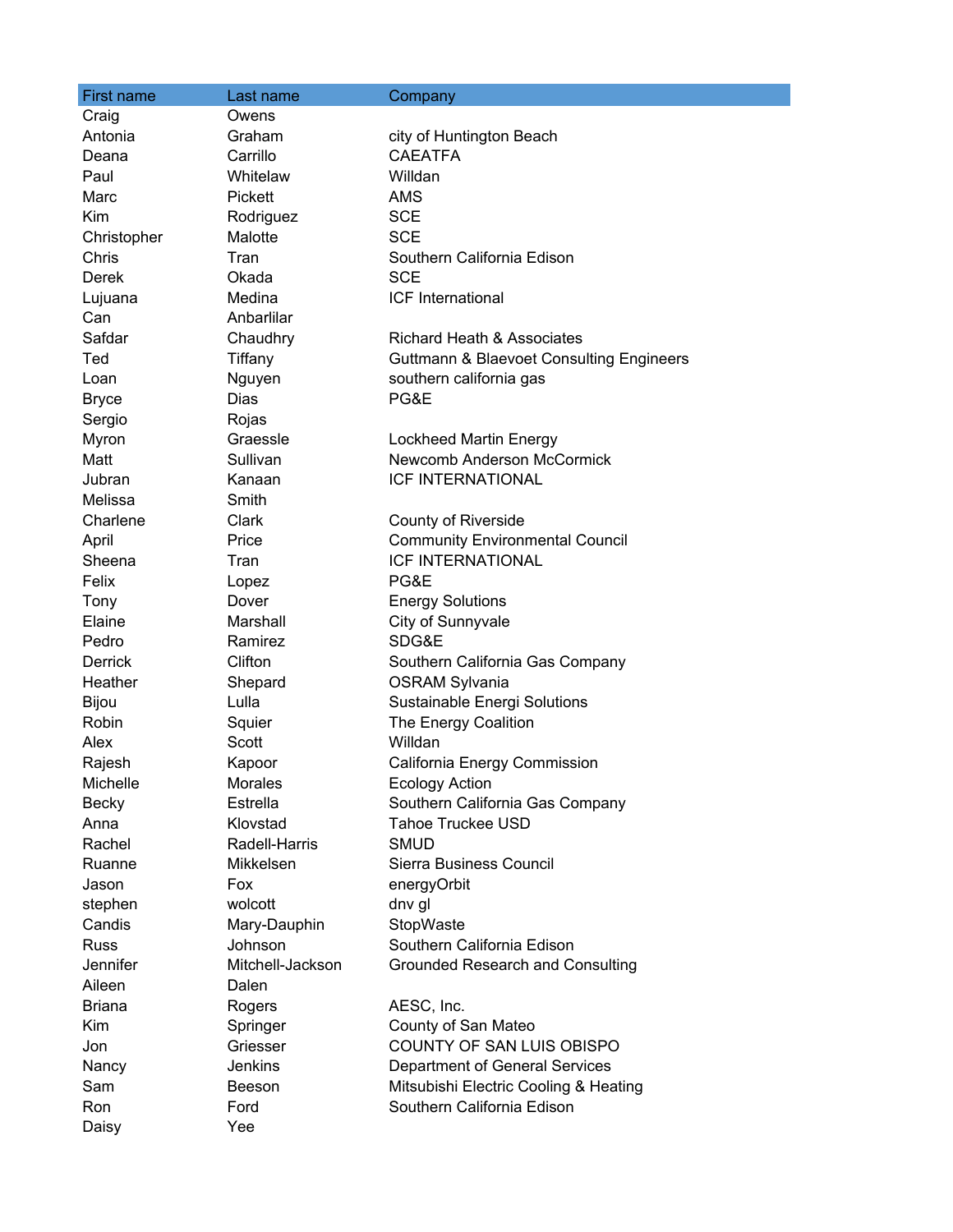Ken Williams Franklin Energy Colin Corby CALIFORNIA ENERGY COMMISSION Ted Pope 2050 Partners Kara Crohn EMI Consulting Jefferson Litten Community Environmental Council Madeline **Kostic ICF** Karen **Herter** Herter Herter Energy Research Solutions Subid Wagley Genaro **Bugarin** The Energy Coalition Kari Schumaker County of Orange jim kemper LADWP Susan Munves Civicspark josiah adams Ecology Action John D'Amico City of West Hollywood winnie tran tran Sempra Energy Al Gaspari PG&E Amir Ehyai Rebecca **Hausheer** The Energy Coalition Eric Sikkema Colorado Energy Group Kevin **DeMaster** Mitsubishi Electric Cooling & Heating Laurel **Rothschild** The Energy Coalition Whitney **Pope** Shayne **Holderby** Honeywell Smart Grid Solutions Scott **Farmer** Ecology Action Matt Matt Henigan State of California, Government Operations Agency Richard Schorske **ZNE Alliance** Anne Connor County of San Diego Jan Beange Independent Consultant Udi Merhav energyOrbit Robert Hansen CALIFORNIA PUBLIC UTILITIES COMMISSION John Plaggmier SBC Daniel Degu Jonathan Budner Budner Consulting Mark Johnson Judicial Council of California Sandy Goldberg Governor's Office of Planning & Research Michelle **Thomas** SCE gleidson ribeiro SEI Nicholas Snyder Nicholas Snyder Consulting Lisa Hannaman Southern California Edison Rochelle **Thomas** San Joaquin Valley Clean Energy Organization Elizabeth Lowe Barakat Consulting Laurel Lees County of San Diego Andrew Meiman ARC Alternatives angela hacker COUNTY OF SANTA BARBARA Beckie Menten MCE Carmen Best CPUC Carol **Yin** Yin Yinsight, Inc. Caroline Chen Chen StatWizards LLC Cynthia Mitchell TURN consultant Darren Hanway SCG Elizabeth Baires SoCalGas Eric Eberhardt University of California Office of the President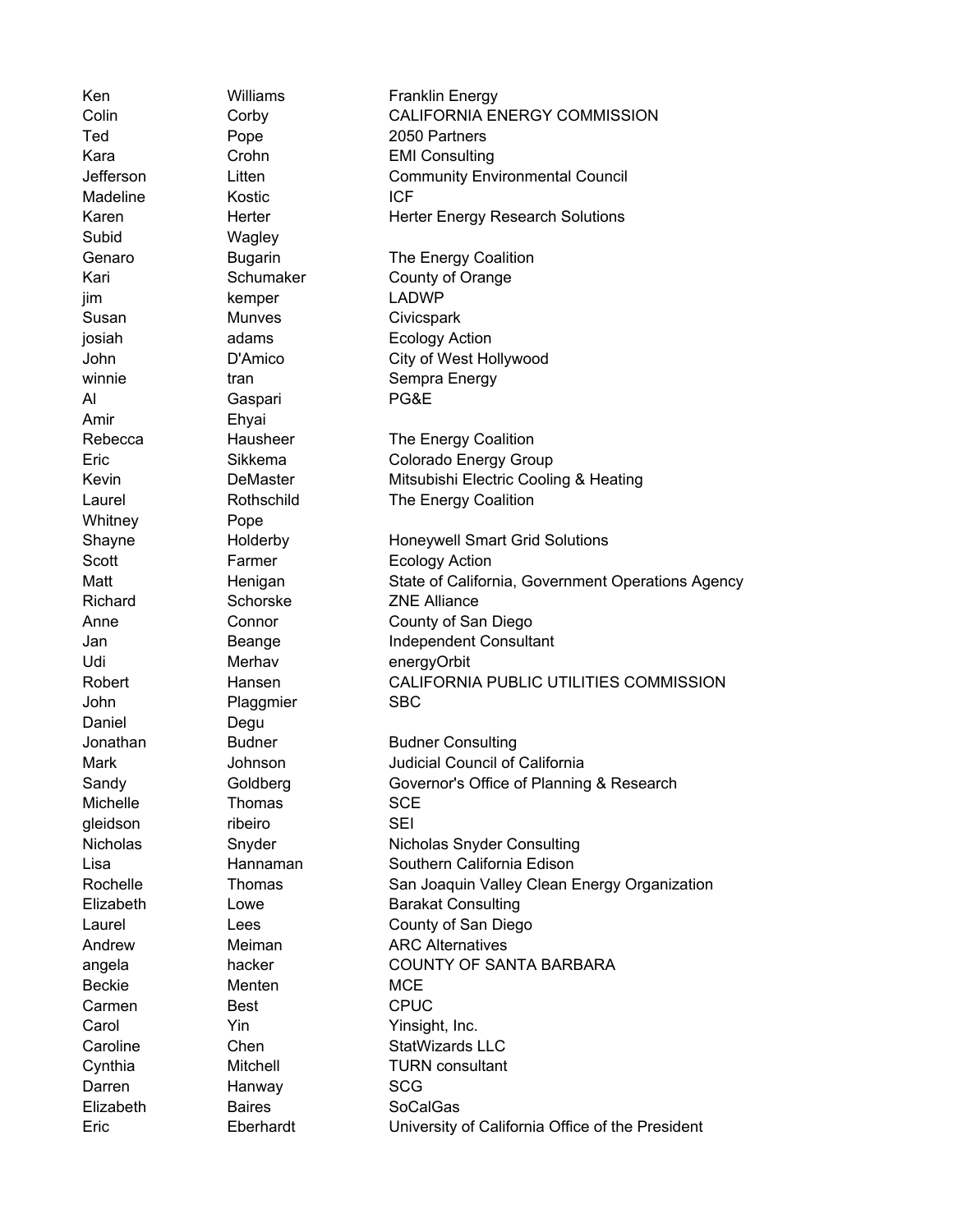Floyd Keneipp Tierra Resource Consultants George Odero Energywise Engineering & Technical Consulting Jerry Lahr Lahr BayREN Howard Choy SoCalREN/LGSEC Jeanne Sole City and County of San Francisco Jeff Hirsch James J Hirsch & Associates Jenny Berg BayREN Jeorge Tagnipes CPUC jeremy battis Energy Division of cpuc Justin LeVeque City of San Jose Lara **Ettenson** NRDC Lena Luna South Bay Cities Council of Governments Mabell Garcia Paine **ICF** Marc Costa **Costa** The Energy Coalition Margie **Gardner** CA Energy Efficiency Industry Council Mary **Anderson** PG&E Michael Miguyen The Energy Coalition Nick Brod CLEAResult Robert **KASMAN** PGE Thomas Enslow ADAMS BROADWELL JOSEPH & CARDOZO Abhilasha Wadhwa CALIFORNIA ENERGY COMMISSION Cody Coeckelenbergh Lincus, Inc. Shannon Cheng PG&E Meghan Dewey **PG&E** Courtney **Kalashian** San Joaquin Valley Clean Energy Organization Matt **Evans** Evans SCE Brandi Turner SDG&E Michelle Costello SDG&E Rola **Halawanji** The Energy Coalition Renee Yarmy Port of San Diego Jordan Decker LGC shaun dentice CLEAResult Consulting Inc. Erin Malcolm-Brandt CENTER FOR SUSTAINABLE ENERGY Amy **Reardon** CALIFORNIA PUBLIC UTILITIES COMMISSION Craig Perkins SoCalREN Rosie Kang Willdan Energy Solutions Susan Freedman San Diego Association of Governments (SANDAG) Heather Swan Swan City of Lancaster Tracy Sato City of Anaheim, Public Utilities Department Aaron **Panzer** Panzer Retroficiency Richard Chien BayREN COry Downs City of Chula Vista Dave **Hegarty** DuctTesters, Inc. Katie Moore The Energy Alliance Association, Inc. (TEAA) Elsia Galawish Galawish Consulting Associates Dana **Armanino** County of Marin Conrad **Newberry** Opterra Energy Claire FitzGerald CB&I Shea Dibble Enpowered Mushtaq **Ahmad** Nexant, Inc. Paul David David TRC Energy Services Corey Grace Clearesult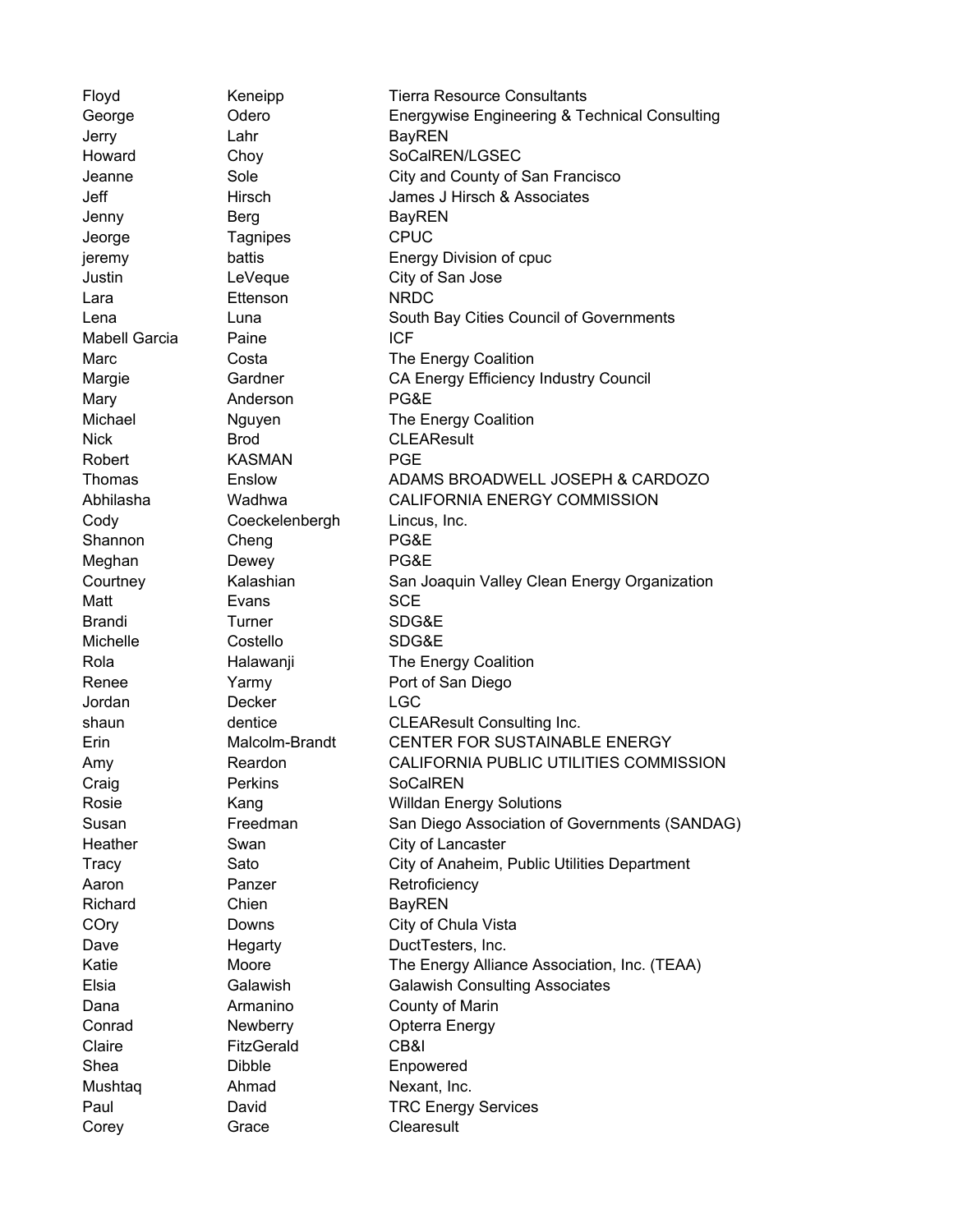Troy Hartmann Pacific Energy Service & Facilities,inc Eva Chu PG&E Marianne Sy SDGE vasudha lathey TRC Energy Services Susan Freed County of San Diego Jordan **Lerner** Schneider Electric Chris Hammer Sustainable Design + Behavior John Morton ConSol Kenneth Moore TEAA, Inc Dan Sperber Ellen Steiner Opinion Dynamics Rina Copez Copez SF Department of the Environment Ron Sugimoto SoCalGas Stephen Rickert California Public Utilities Commission Jonathon Stage Newcomb Anderson McCormick Wayne **Longdon** Creen Home Services Joanna Perez-Green Kelly Seeger Philips Lighting Anita **Adams** Adams The County of Sonoma Katie Hentrich SANDAG Sharyn **Barata Communisty** Opinion Dynamics Milena Usabiaga Nexant, Inc. Andrew Bevington PG&E John Teeter Maalka Hector **Uriarte Proteus Inc.** Pat Watts **FCI Management** Jennifer Holmes EMI Consulting Dave **Intner** SCE Marco Terruzzin Electro Power Systems Inc Christine Baginski ASWB Engineering Anna **Ferrera** School Energy Coalition Larry Tabizon SCE Robert Mowris Verified Inc. Lowell Chu CITY & COUNTY OF SAN FRANCISCO Michelle Vigen CA Efficiency + Demand Management Council Bruce Ray Ray Johns Manville Heather **Allen** Allen **County of Ventura** Amy Sanchez Mendo-Lake Energy Watch Matt Henkelmann FESS Energy, Inc. Angie **Fyfe** Fyfe ICLEI Local Governments for Sustainability, USA Regina Marston Plan A PR & Marketing, Inc. Corey Grace Resource Innovations Kevin Kane Direct Technology Brad Kates **Communist Communist Communist Communist Communist Communist Communist Communist Communist Communist Communist Communist Communist Communist Communist Communist Communist Communist Communist Communist Communist** Aaron Klemm California State University Deborah Elliott Napa County Cara Bautista-Rao City of Walnut Creek Brent Locke EnerGtech Experts Vandana **Bali** Sophia **Hartkopf** TRC Energy Services Narcisa **Untal** Untal County of Solano Grace Farwell South Bay Cities Council of Governments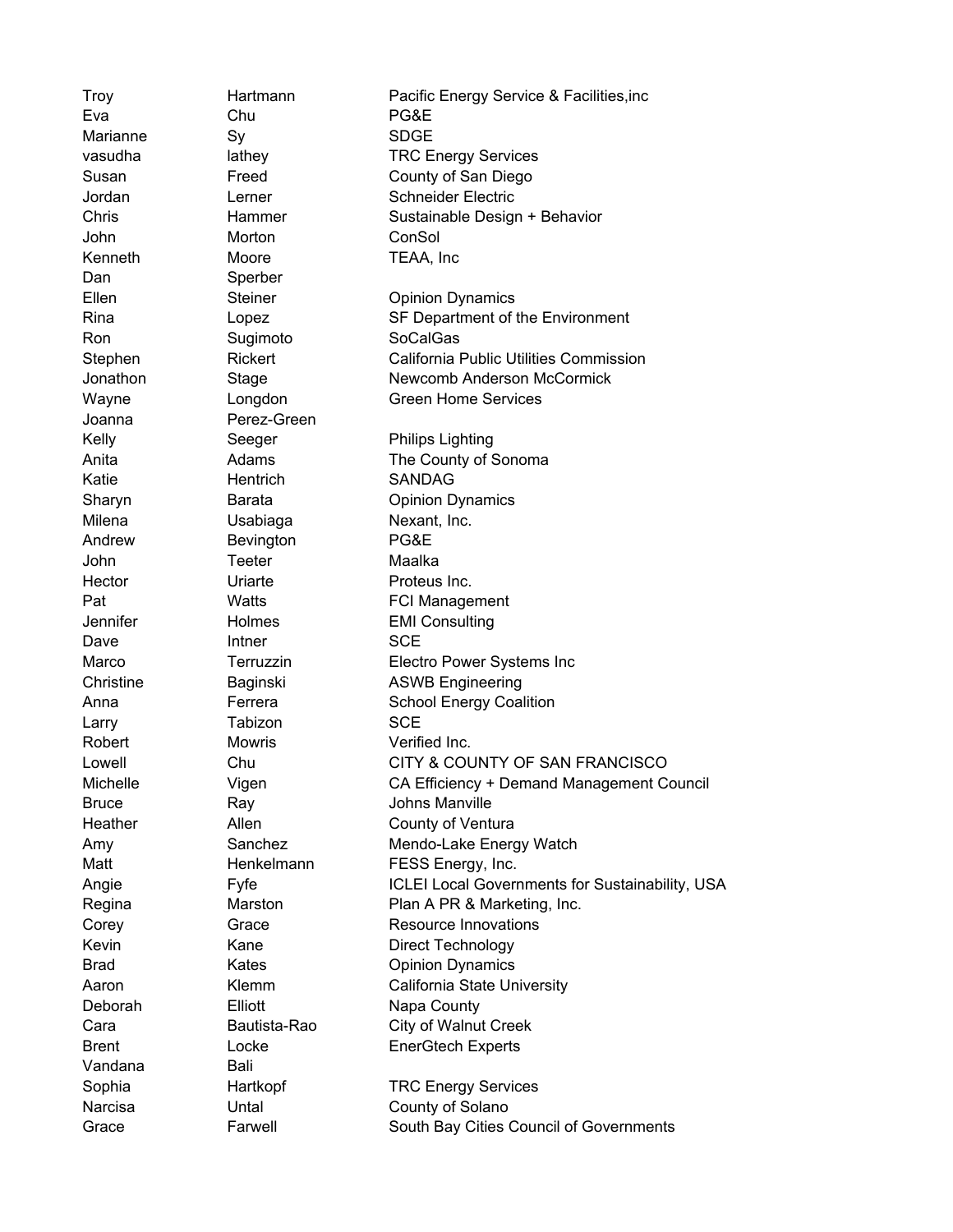Chris Walker CAL SMACNA Robert Brunn SCE Tyler Masters Western Riverside Council of Governments (WRCOG) Michael Callahan MCE Skanda Ramesh Capgemini Margaret **Bruce** Bruce **Local Government Commission** Cesar Rios Richard Lord Carrier Rebecca Eaton ICF Caroline **Bartolome** Ying Wang Wang Okapi Architecture Inc. Alok Singh Andrea Altmann Ellen Zuckerman Schlegel & Associates Amy Olson SCE Matthew Skolnik Los Angeles County Office of Sustainability Brendan Havenar-Daughton Pacific Gas and Electric Peter Turnbull PG&E Alice Liddell Bryan Jungers E Source Joseph Button Association of Monterey Bay Area Governments Kenneth Smokoska Payam Bozorgchami C.E.C Chris Nanson SDG&E BC Capps Capps County of Sonoma Holly Merrihew Southern California Edison Elisabeth Russell AMBAG VALERIE KEISLER State of CA DGS Tom Downey Meg **Lester** CC Co-Chairs CC Facilitator Mike Foster PG&E Jeremy Kraft EMI Consulting don arambula don aramubla consulting Sarina **Uriza Dito** PG&E Dave Bond **PG&E** Phil Barnes Barnes Benningfield Group, Inc. Eric Dubin Mitsubishi Electric Cooling and Heating Terri Meyer Pacific Gas & Electric Richard **Beadle** NEXANT Dawn Greco ICF International Marissa Barrera SCE Brian Haines SDG&E Leif Christiansen PG&E Jessica Waggoner PG&E Frank Spasaro SCG Kit Cole Cole Kit Cole Consulting Abhijeet Pande TRC Siva Gunda UC Davis Energy Efficiency Center Meg Waltner Arup Emma Schoppe County of San Diego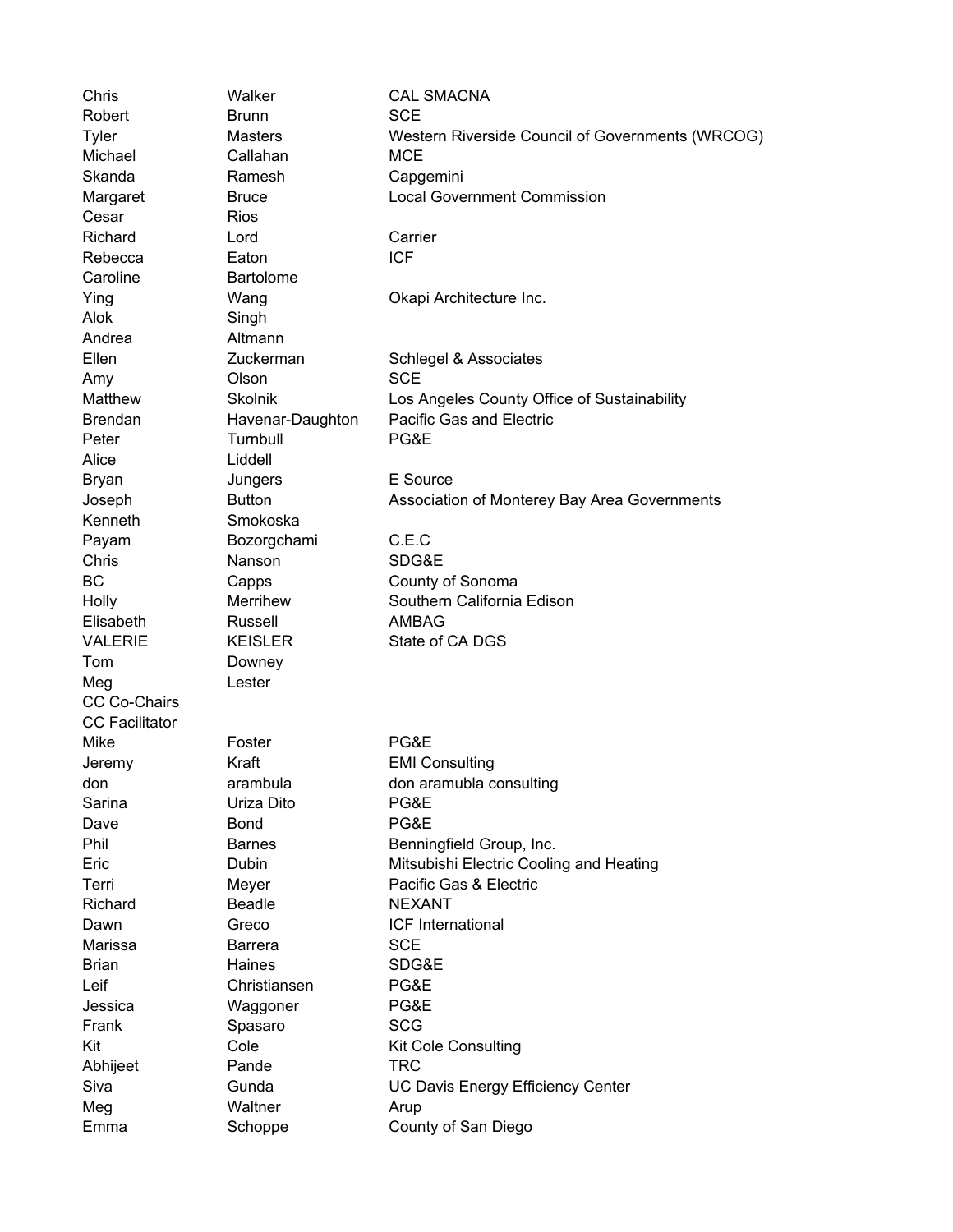Kevin **Armstrong COUNTY OF SANTA CLARA** Rachel **Kuykendall** Sonoma Clean Power Evelyn Lee PG&E Sean Mackay PG&E Anthony Serres Philips Lighting Paul Ledesma City of San Jose, Environmental Services Alice Sung Sung Greenbank Associates Lucas Patzek PG&E Shelby Gatlin CalCERTS, Inc. Mindy Craig Craig BluePoint Planning Renwick Paige **Paige** Energy Infrastructure Partners Nicolas Liu Liu NEXANT Harvey **Bringas** Southern California Gas Company Andrea Chow County of San Mateo Joanne O'Neill CLEAResult Allison Wood SANDAG Anna Kelner Kissinger Group Gary Shushnar SCE Miriam Wrobel Miriam Wrobel Consulting LLC Peter Tanios Rodney Williams Embertec USA Sumeeta **Ghai** Ghai Center for Sustainable Energy Lance **Kincaid** Kincaid Newcomb Anderson McCormick Leigh Lain **Walker** County of Ventura Beena Morar SCE Daniel Cornejo Energy Solutions Leonardo Guerra Richard Heath and Associates, Inc. Alice **Zanmiller** County of Marin Mananya Chansanchai PG&E Jayson Antonoff Institute for Market Transformation (IMT) Katie Barrows Coachella Valley Association of Governments Alex Araiza Sacramento Municipal Utility District Anna LaRue **Communist LaRue** Resource Refocus LLC Sally Seymour Sustainable Napa County Alissa **Burger** Center for Sustainable Energy carlo carlo qavina sempra Dion Abril JCEEP Angie Burgh City of Irvine Chauncy Tou SOUTHERN CALIFORNIA GAS COMPANY P. Hunziker David Paton Lockheed Martin Christine Clinton ARC Alternatives Erin Palermo SoCalGas Nehemiah Stone Stone Energy Associates t lutz lutz Michaels Energy Sandy Gabriel Southern California Edison Jennifer Cregar County of Santa Barbara Chad Colton Colton NegaWatt Consulting Matt Bogoshian REV Mahlon **Aldridge Ecology Action** Stephen Smith GoodCents David **Bruder** Bruder **Lockheed Martin**